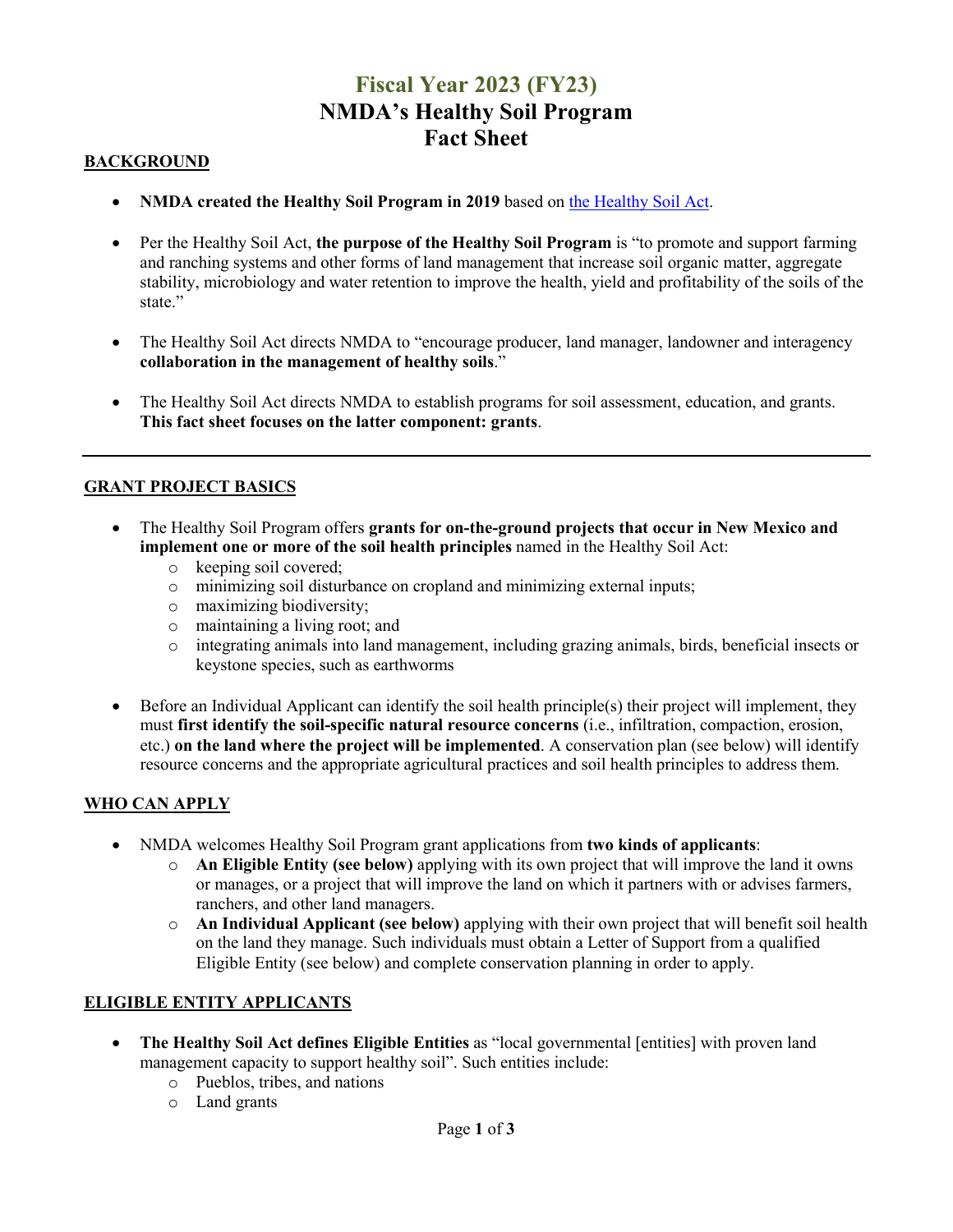## **Fiscal Year 2023 (FY23) NMDA's Healthy Soil Program Fact Sheet**

- o Acequias
- o Soil and water conservation districts (SWCDs)
- o New Mexico State University's Cooperative Extension Service
- **Eligible Entity projects must occur on the ground,** implementing one or more of the soil health principles, based on identified resource concerns. These on-the-ground projects should include a public education/outreach component. However, projects that focus *exclusively* on education and outreach will not be considered for funding.
- While written support from others is not required for an Eligible Entity to apply for a Healthy Soil Program grant, **letters of support are encouraged from Eligible Entities that intend to involve farmers, ranchers, and other land managers** in the project.

#### **INDIVIDUAL APPLICANTS**

- Individuals, businesses, and nonprofits engaged in farming, ranching, and/or other forms of land management in New Mexico can apply for a Healthy Soil Program grant **regardless of the number of acres they manage** and **regardless of whether they own, lease, or manage the land**. Projects will be evaluated on their potential to improve soil health by addressing soil-specific natural resource concerns through the implementation of soil health principles and agricultural/conservation practices.
- As part of their application, **Individual Applicants must include a Letter of Support** (download the template from [NMDA's Healthy Soil Program website\)](http://www.nmda.nmsu.edu/healthy-soil-program) **completed by a qualified\* Eligible Entity** that will provide both fiscal and project-performance support if the project is selected for funding. State regulations prevent NMDA and most Eligible Entity types from financially partnering directly with an individual. \***The only Eligible Entity types that can partner financially with an Individual Applicant are pueblos, tribes, and nations, as well as soil and water conservation districts (SWCDs).**
- As part of their application, **Individual Applicants must include an existing conservation plan or a conservation plan template** (download the template from [NMDA's Healthy Soil Program website\)](http://www.nmda.nmsu.edu/healthy-soil-program) developed in cooperation with USDA's Natural Resources Conservation Service (NRCS). A conservation plan identifies resource concerns (i.e., erosion, compaction, etc.), as well as the agricultural/conservation practices and soil health principles that can address those concerns.

#### **CONSERVATION PLANNING OPPORTUNITY (for first-time Individual Applicants)**

- The Conservation Planning Opportunity will **help a limited number of first-time Individual Applicants secure a conservation plan** from a certified conservation planner. This opportunity is reserved for Individual Applicants who will have **neither** a conservation plan **nor** a completed conservation planning template by the application deadline of May 12, 2022.
- The Conservation Planning Opportunity **puts first-time Individual Applicants in good position to apply for grant funding in** *future* **funding cycles** of NMDA's Healthy Soil Program.
- A Conservation Planning Opportunity is valued at approximately \$1,000. **NMDA will select and pay directly the Technical Service Provider (TSP)** who will create a conservation plan for the land managed by the person(s) who receives of the Conservation Planning Opportunity.